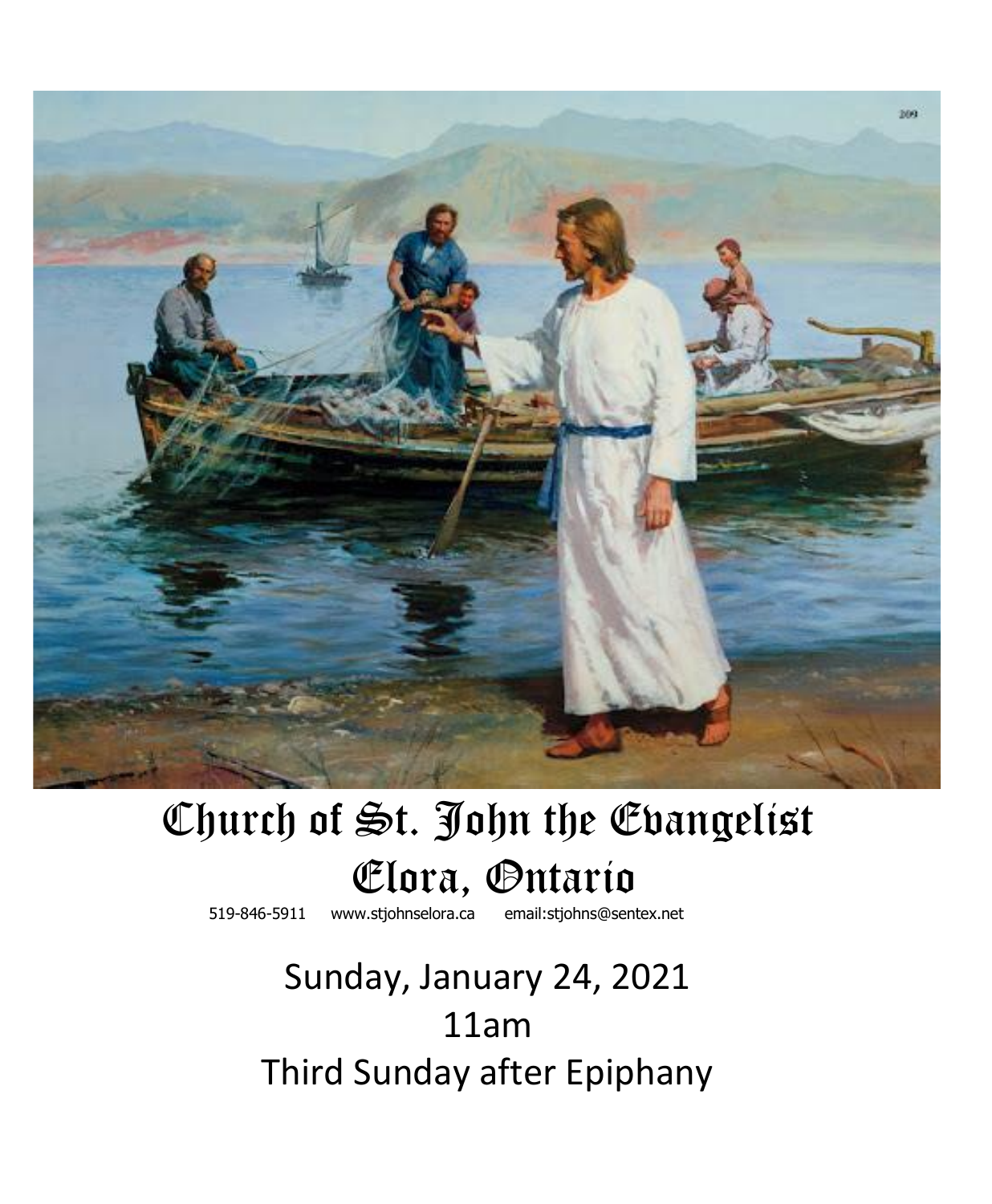### **Third Sunday after Epiphany January 24, 2021 End of Week of Prayer for Christian Unity**

#### **11:00 am Choral Mattins (BCP)**

*This service is live streamed with five people onsite.*

Welcome and Announcements

#### **Introit St. Ita's Vision <b>St. Itable St. Itable 2018** Samuel Barber

*"I will take nothing from my Lord," said she, "unless He gives me His Son from Heaven In the form of a Baby that I may nurse Him". So that Christ came down to her in the form of a Baby and then she said: "Infant Jesus, at my breast, Nothing in this world is true Save, O tiny nursling, You. Infant Jesus at my breast, By my heart every night, You I nurse are not a churl But were begot on Mary the Jewess By Heaven's light. Infant Jesus at my breast, What King is there but You who could Give everlasting good? Wherefore I give my food. Sing to Him, maidens, sing your best! There is none that has such right To your song as Heaven's King Who every night Is Infant Jesus at my breast."*

The earth shall be filled with the knowledge of the glory of the Lord, as the waters cover the sea. *Habakkuk 2.14*

Minister: Dearly beloved, the Scripture moveth us in sundry places to acknowledge and confess our manifold sins and wickedness; and that we should not dissemble nor cloke them before the face of Almighty God our heavenly Father; but confess them with an humble, lowly, penitent, and obedient heart; to the end that we may obtain forgiveness of the same, by his infinite goodness and mercy. And although we ought at all times humbly to acknowledge our sins before God; yet ought we most chiefly so to do, when we assemble and meet together to render thanks for the great benefits that we have received at his hands, to set forth his most worthy praise, to hear his most holy Word, and to ask those things which are requisite and necessary, as well for the body as the soul.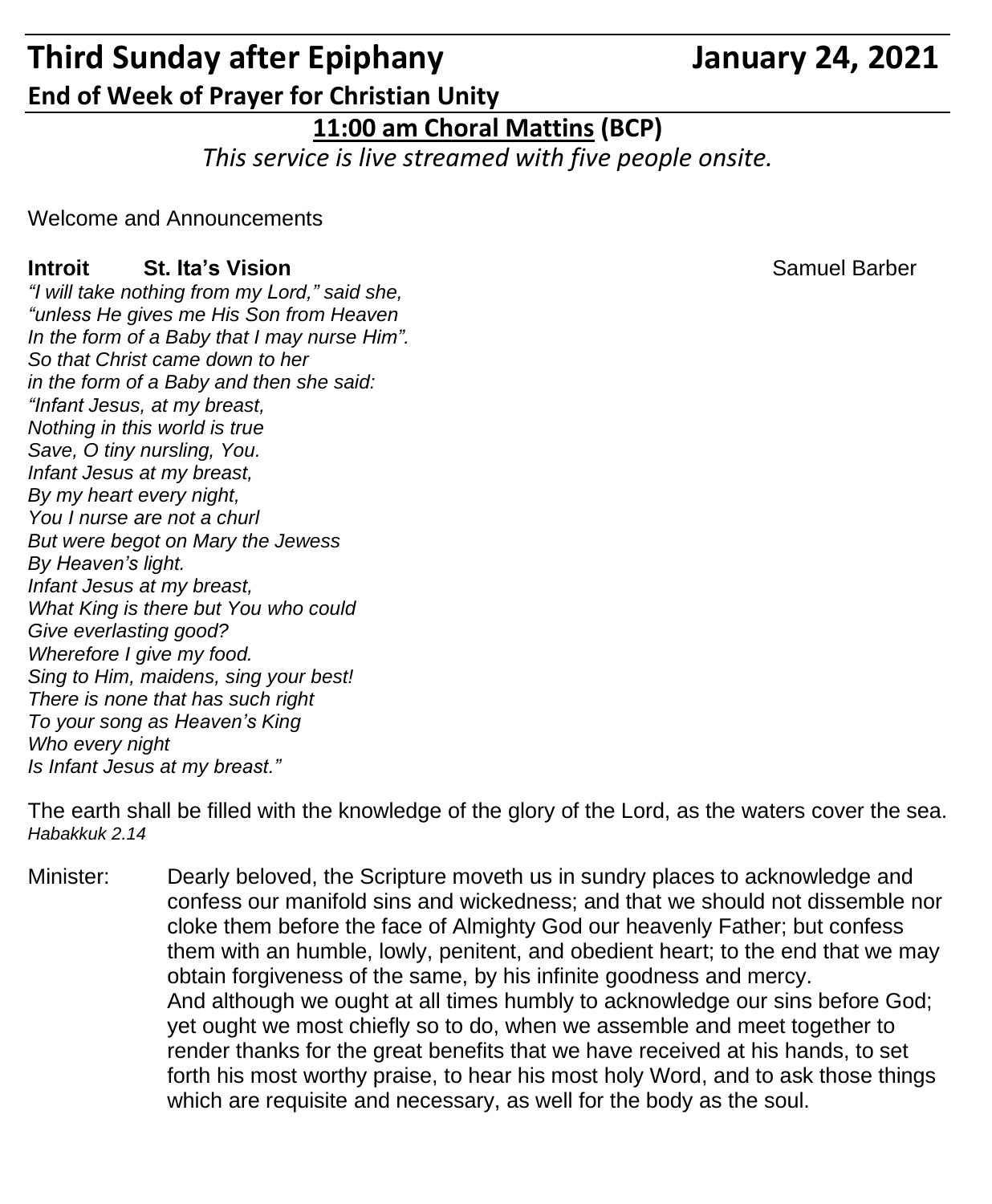Wherefore I pray and beseech you, as many as are here present, to accompany me with a pure heart and humble voice unto the throne of the heavenly grace.

Minister: ALMIGHTY and most merciful Father,

All: **We have erred and strayed from thy ways like lost sheep, we have followed too much the devices and desires of our own hearts, we have offended against thy holy laws, we have left undone those things which we ought to have one, and we have done those things which we ought not to have done; and there is no health in us. But thou, O Lord, have mercy upon us, miserable offenders. Spare thou them, O God, which confess their faults. Restore thou them that are penitent; according to thy promises declared unto humankind in Christ Jesu our Lord. And grant, O most merciful Father, for his sake, that we may hereafter live a godly, righteous, and sober life, to the glory of thy holy Name. Amen.**

Minister: Almighty God, the Father of our Lord Jesus Christ, who desireth not the death of a sinner, but rather that they may turn from their wickedness, and live, hath given power and commandment to his ministers, to declare and pronounce to his people, being penitent, the absolution and remission of their sins. God pardoneth and absolveth all them that truly repent and unfeignedly believe his holy Gospel. Wherefore we beseech him to grant us true repentance and his Holy Spirit, that

those things may please him which we do at this present, and that the rest of our life hereafter may be pure and holy; so that at the last we may come to his eternal joy; through Jesus Christ our Lord. **Amen.**

*Responses are sung.*

| Minister: |  | O LORD, open thou our lips; |
|-----------|--|-----------------------------|
|-----------|--|-----------------------------|

- People: **And our mouth shall show forth thy praise.**
- Minister:  $O God$  make speed to save us:
- People: **O Lord, make haste to help us.**

*Singers stand.*

Minister: Glory be to the Father, and to the Son, and to the Holy Ghost;

- People. **as it was in the beginning, is now, and ever shall be, world without end. Amen.**
- Minister: Praise ye the Lord;
- People: **The Lord's Name be praised.**

**Venite** (Singers)

O come, let us sing unto the Lord:

let us heartily rejoice in the strength of our salvation.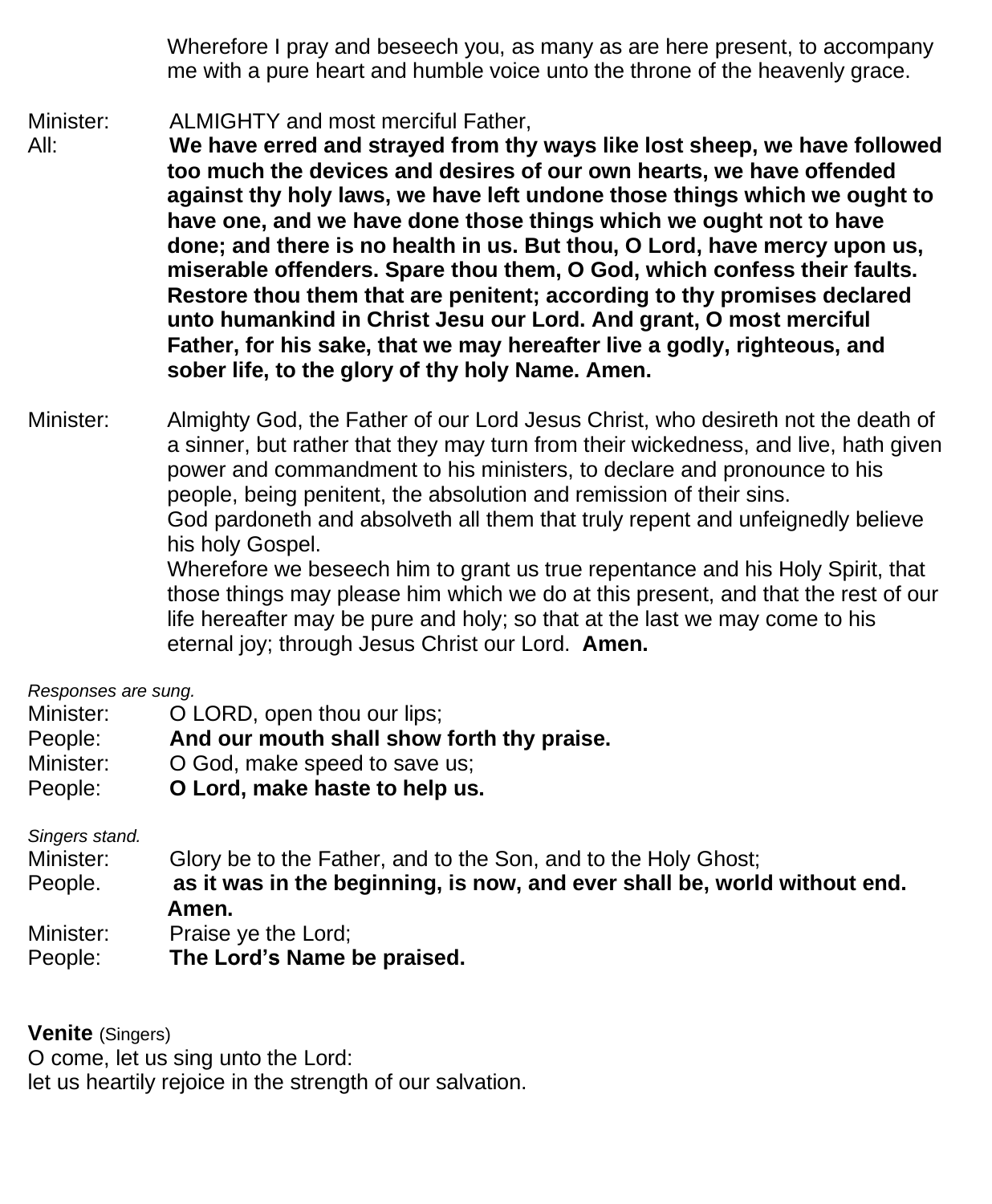Let us come before his presence with thanksgiving, and show ourselves glad in him with psalms.

For the Lord is a great God, and a great King above all gods.

In his hand are all the corners of the earth: and the strength of the hills is his also.

The sea is his, and he made it: and his hands prepared the dry land.

O come, let us worship, and fall down, and kneel before the Lord our Maker.

For he is the Lord our God; and we are the people of his pasture, and the sheep of his hand.

Glory be to the Father, and to the Son, and to the Holy Ghost;

As it was in the beginning, is now, and ever shall be, world without end. Amen.

#### **First Reading Jonah 3.1-5, 10**

The word of the Lord came to Jonah a second time, saying, "Get up, go to Nineveh, that great city, and proclaim to it the message that I tell you." So Jonah set out and went to Nineveh, according to the word of the Lord. Now Nineveh was an exceedingly large city, a three days' walk across. Jonah began to go into the city, going a day's walk. And he cried out, "Forty days more, and Nineveh shall be overthrown!" And the people of Nineveh believed God; they proclaimed a fast, and everyone, great and small, put on sackcloth. When God saw what they did, how they turned from their evil ways, God changed his mind about the calamity that he had said he would bring upon them; and he did not do it.

#### **Psalm 62.6-14**

*(said responsively)* He truly is my strength and my salvation; **he is my defence, so that I shall not fall.**

In God is my health and my glory: **the rock of my might, and in God is my trust.**

O put your trust in him always, ye people: **pour out your hearts before him, for God is our hope.**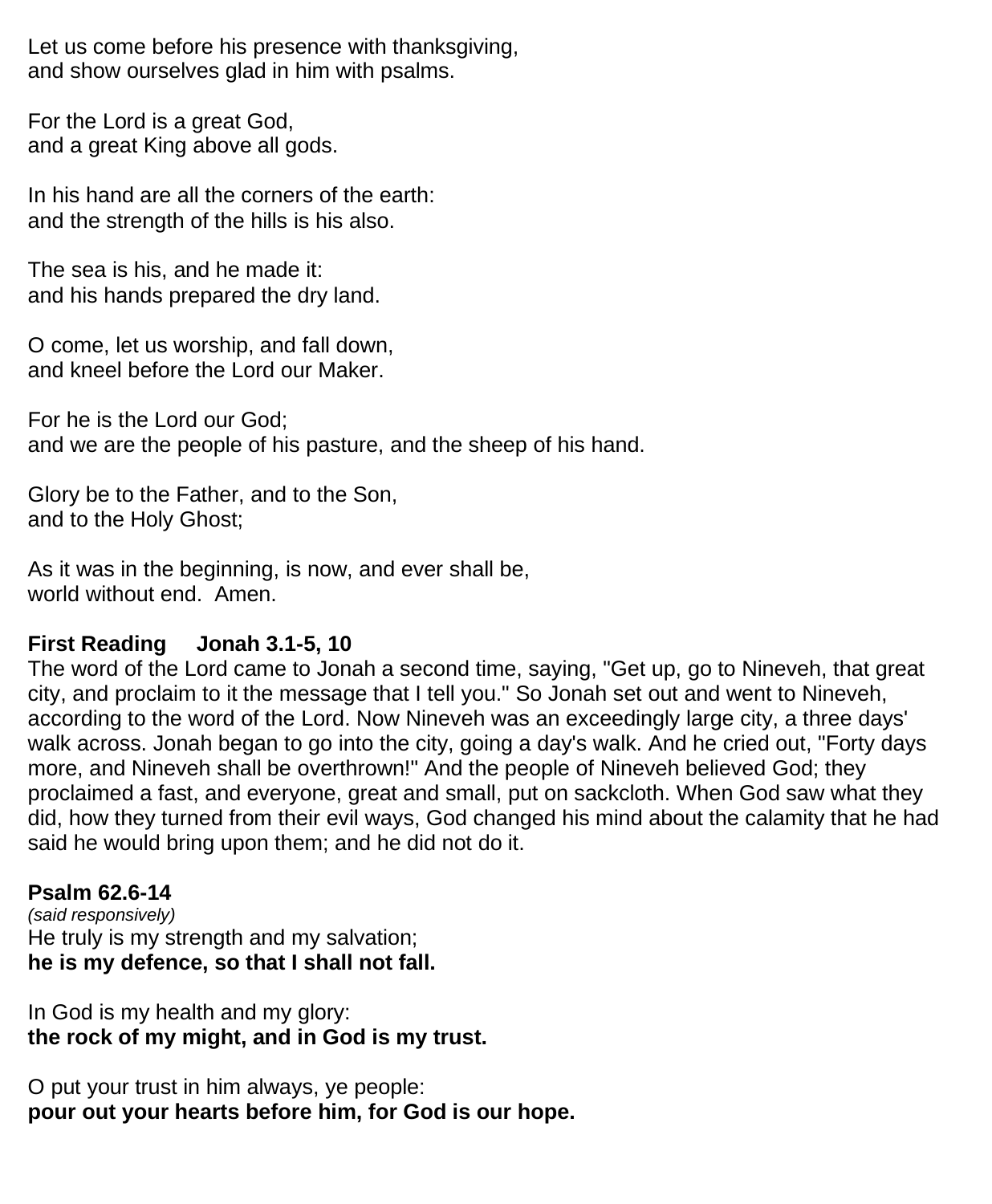As for the sons of men, they are but vanity; yea, the sons of mean are a deceit; **upon the scales they are altogether lighter than vanity itself.**

O trust not in wrong and robbery, give not yourselves unto vanity; **if riches increase, set not your heart upon them.**

God spake one, and twice I have also heard the same, **that power belongeth unto God;**

And that thou, Lord, art merciful; **for thou renderest unto every man according to his work.**

#### **Second Reading Mark 1.14-20**

Now after John was arrested, Jesus came to Galilee, proclaiming the good news of God, and saying, "The time is fulfilled, and the kingdom of God has come near; repent, and believe in the good news." As Jesus passed along the Sea of Galilee, he saw Simon and his brother Andrew casting a net into the sea - for they were fishermen. And Jesus said to them, "Follow me and I will make you fish for people." And immediately they left their nets and followed him. As he went a little farther, he saw James son of Zebedee and his brother John, who were in their boat mending the nets. Immediately he called them; and they left their father Zebedee in the boat with the hired men, and followed him.

Minister: I believe in God

All: **the Father Almighty, maker of heaven and earth: and in Jesus Christ his only Son our Lord, who was conceived by the Holy Ghost, born of the Virgin Mary, suffered under Pontius Pilate, was crucified, dead, and buried: He descended into hell; the third day he rose again from the dead; He ascended into heaven, and sitteth on the right hand of God the Father Almighty; from thence he shall come to judge the quick and the dead. I believe in the Holy Ghost; the holy Catholic Church; the communion of saints; the forgiveness of sins; the resurrection of the body, and the life everlasting. Amen.**

*Responses are sung.*

- Minister: The Lord be with you;
- People: **And with thy spirit.**
- Minister. Let us pray.

Minister: Lord, have mercy upon us.

People: **Christ, have mercy upon us.**

Minister: Lord, have mercy upon us.

All: OUR Father **who art in heaven, hallowed be thy Name, thy kingdom come, thy will be done, on earth as it is in heaven. Give us this day our daily bread; and forgive us our trespasses, as we forgive them that trespass against us; and lead us not into temptation, but deliver us from evil. Amen.**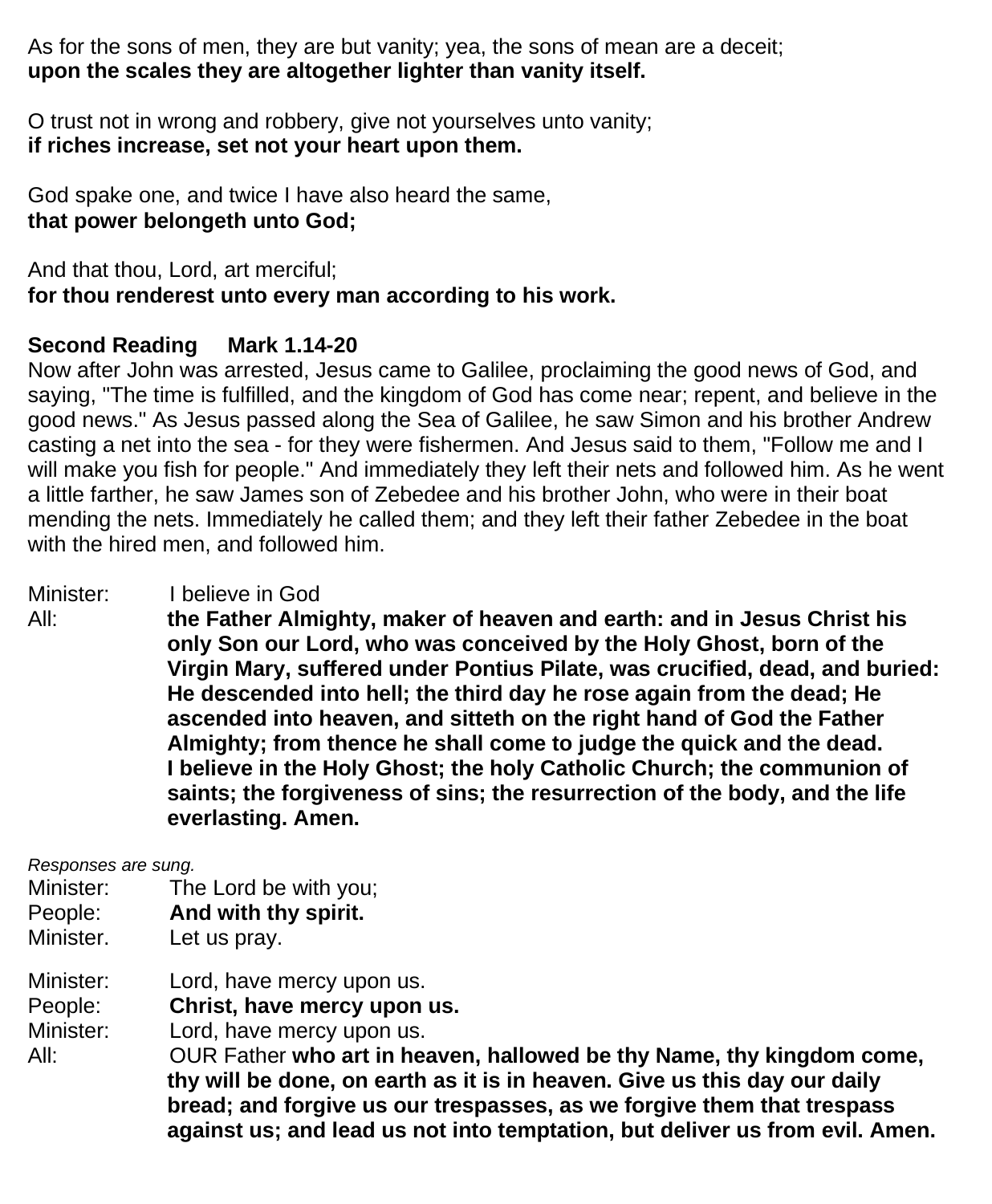- Minister: **O** Lord, show thy mercy upon us;
- People: **And grant us thy salvation.**
- Minister: O Lord, save the Queen;
- People: **And mercifully hear us when we call upon thee.**
- Minister: Endue thy Ministers with righteousness;
- People: **And make thy chosen people joyful.**
- Minister: O Lord, save thy people;
- People: **And bless thine inheritance.**
- Minister: Give peace in our time, O Lord;
- People: **And evermore mightily defend us.**
- Minister: O God, make clean our hearts within us;
- People: **And take not thy Holy Spirit from us.**

#### Collect of the Day

Almighty and everlasting God, mercifully look upon our infirmities, and in all our dangers and necessities stretch forth thy right hand to help and defend us; through Jesus Christ our Lord. **Amen.**

#### The Second Collect, for Peace.

O God, who art the author of peace and lover of concord, in knowledge of whom standeth our eternal life, whose service is perfect freedom: Defend us thy humble servants in all assaults of our enemies; that we, surely trusting in thy defence, may not fear the power of any adversaries; through the might of Jesus Christ our Lord. **Amen.**

#### The Third Collect, for Grace.

O LORD our heavenly Father, Almighty and everlasting God, who hast safely brought us to the beginning of this day: Defend us in the same with thy mighty power; and grant that this day we fall into no sin, neither run into any kind of danger; but that all our doings may be ordered by thy governance, to do always that is righteous in thy sight; through Jesus Christ our Lord. **Amen.**

Hymn sung by Singers Jesus Calls Us O'er the Tumult (#186, v.1,2,3)

Sermon Canon Paul J. Walker

Anthem **The Call The Call R.V. Williams** *Come, my Way, my Truth, my Life: Such a Way, as gives us breath: Such a Truth, as ends all strife: Such a Life, as killeth death*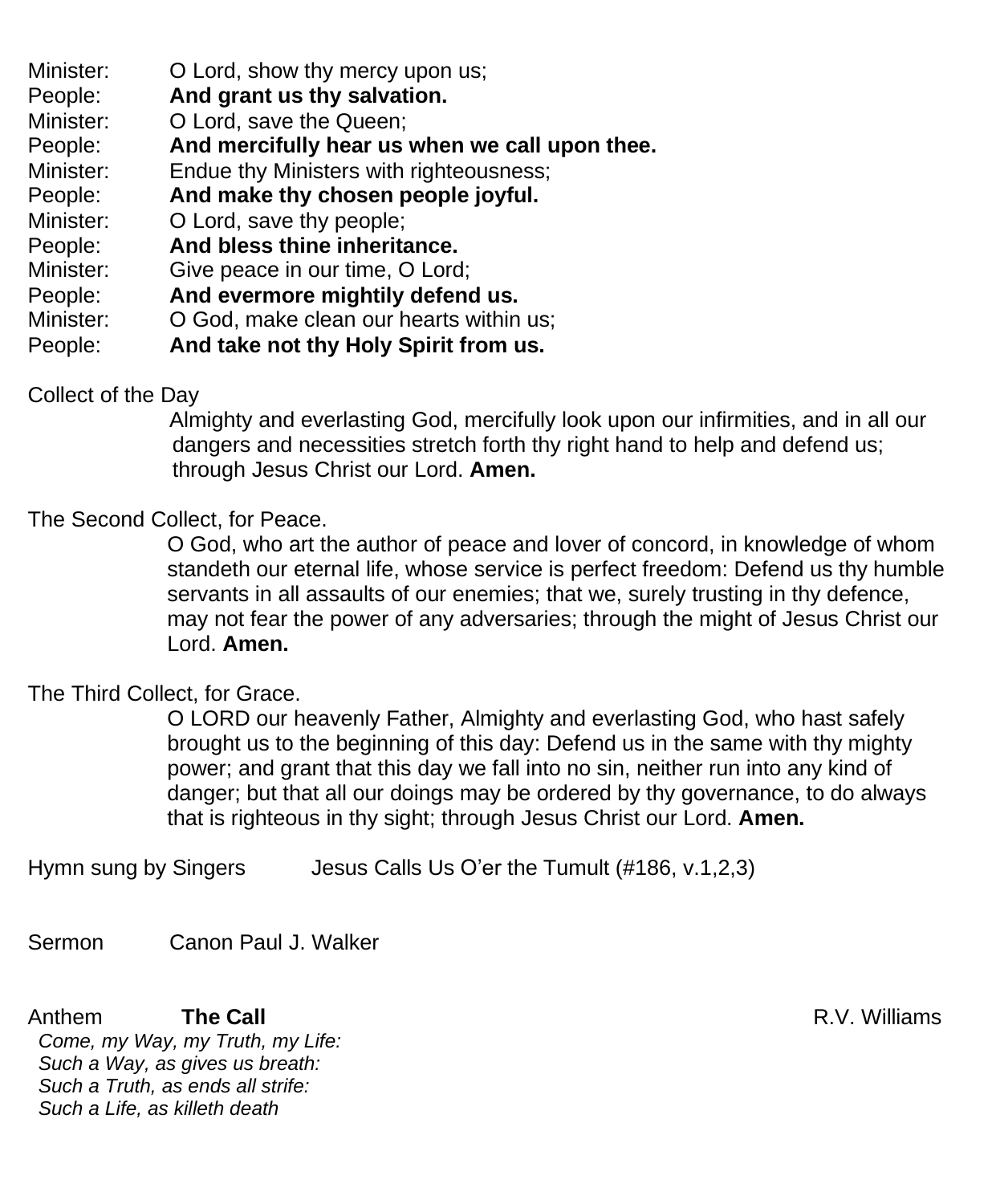*Come, My Light, my Feast, my Strength: Such a Light, as shows a feast: Such a Feast, as mends in length: Such a Strength, as makes his guest*

*Come, my Joy, my Love, my Heart: Such a Joy, as none can move: Such a Love, as none can part: Such a Heart, as joys in love*

Closing Prayers for the church, the community, and the world.

A Prayer of Saint Chrysostom.

ALMIGHTY God, who hast given us grace at this time with one accord to make our common supplications unto thee; and dost promise that when two or three are gathered together in thy Name thou wilt grant their requests: Fulfil now, O Lord, the desires and petitions of thy servants, as may be most expedient for them; granting us in this world knowledge of thy truth, and in the world to come life everlasting. **Amen.**

#### All: **May the grace of our Lord Jesus Christ, and the love of God, and the fellowship of the Holy Spirit, be with us all evermore. Amen.**

**Postlude Prelude and Fugue in B-flat** Manuschille and Turking and Turking Automobile Automobile Automobile Automobile Automobile Automobile Automobile Automobile Automobile Automobile Automobile Automobile Automobile Auto

If you would like flowers in memory of loved ones or to celebrate an occasion please contact Elaine Dightam at [elaine.dightam@gmail.com](mailto:elaine.dightam@gmail.com) Remember that there are no flowers during Lent.

| <b>Singers</b>     | Lesley Bouza, Alan Macdonald |
|--------------------|------------------------------|
| Video Technicians  | Gerry Hill                   |
| Offsite Video      | Rod Murray, Steve Hornett    |
| <b>Technicians</b> |                              |